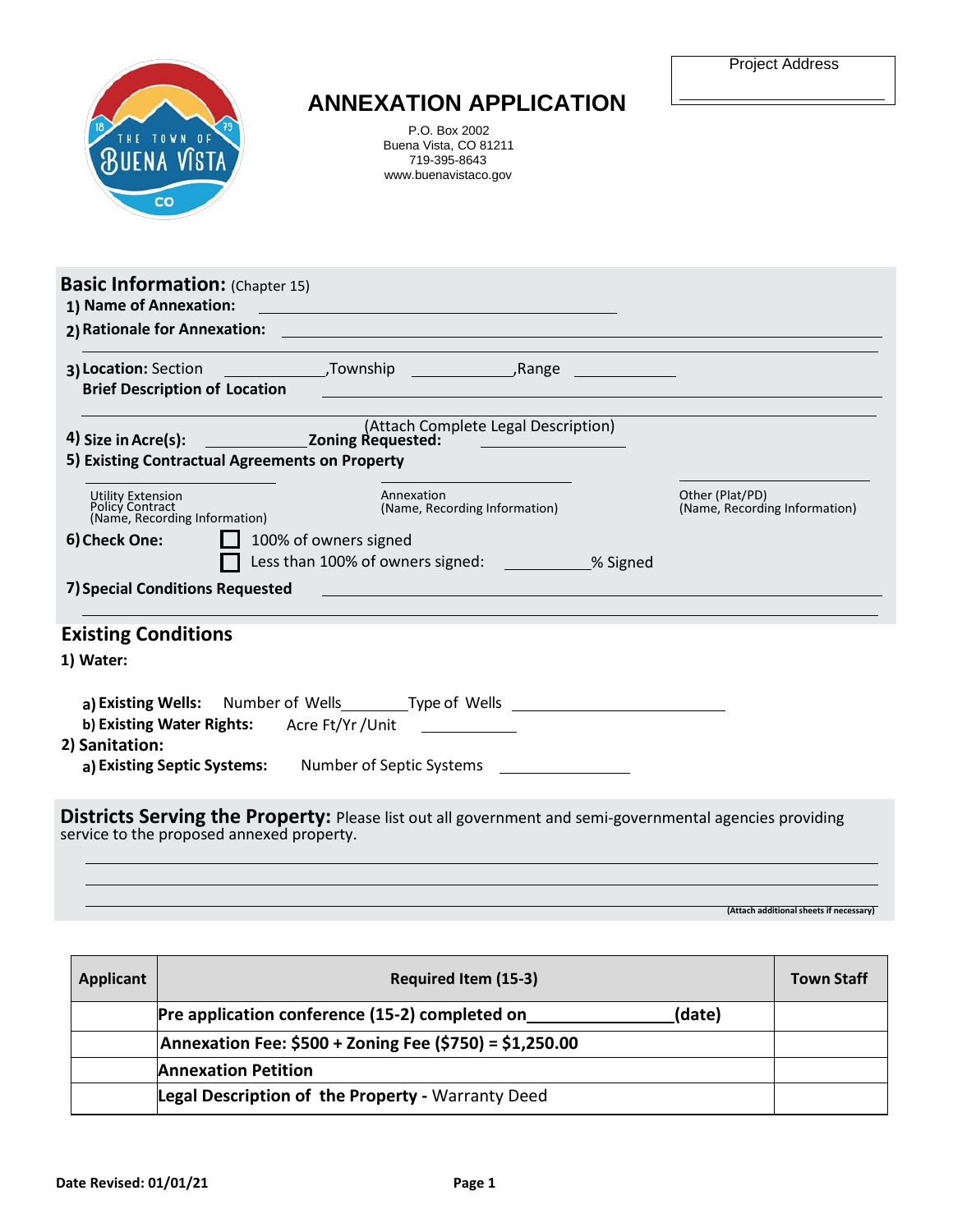| Annexation Map (15-3(b)) - 4 Hard Copy, 1 Electronic Copy                                                                                                                                                   |  |
|-------------------------------------------------------------------------------------------------------------------------------------------------------------------------------------------------------------|--|
| (24x36) Map Size<br>1 inch = 100 Feet) Scale                                                                                                                                                                |  |
|                                                                                                                                                                                                             |  |
| Master Plan (15-3(c)) - 4 Hard Copy, 1 Electronic Copy                                                                                                                                                      |  |
| (24x36) Map Size                                                                                                                                                                                            |  |
| $(1$ inch = 100 Feet) Scale                                                                                                                                                                                 |  |
| Show that at least one-sixth of the perimeter of the lot area proposed to be                                                                                                                                |  |
| annexed is contiguous with the annexing municipality as required in Section 31-12-104                                                                                                                       |  |
| of the Colorado Revised Statutes. Show total square footage of lot and at least one-                                                                                                                        |  |
| sixth of total is touching town limit in drawing and calculation.                                                                                                                                           |  |
| Supportive Information (15-3(d)) - Soils description and limitation, A preliminary utility                                                                                                                  |  |
| plan, Mailing addresses of all property owners within 300 feet of the annex- ation,                                                                                                                         |  |
| Identification and documented description of any water rights, Vicinity Map, Statement                                                                                                                      |  |
| on community need for proposed annexation and zoning, if above 10 acres                                                                                                                                     |  |
| Statement of the effect of the annexation upon the school district.                                                                                                                                         |  |
| (Sec. 31-12-104 C.R.S.)                                                                                                                                                                                     |  |
| $(1)$ No unincorporated area may be annexed to a municipality unless one of the conditions set                                                                                                              |  |
| forth in section 30 (1) of article II of the state constitution first has been met. An area is eligible                                                                                                     |  |
| for annexation if the provisions of section 30 of article II of the state constitution have been                                                                                                            |  |
| complied with and the governing body, at a hearing as provided in section 31-12-109, finds and                                                                                                              |  |
| determines:                                                                                                                                                                                                 |  |
| (a) That not less than one-sixth of the perimeter of the area proposed to be annexed is                                                                                                                     |  |
| contiguous with the annexing municipality. Contiguity shall not be affected by the existence of                                                                                                             |  |
| a platted street or alley, a public or private right-of-way, a public or private transportation right-                                                                                                      |  |
| of-way or area, public lands, whether owned by the state, the United States, or an agency                                                                                                                   |  |
| thereof, except county-owned open space, or a lake, reservoir, stream, or other natural or<br>artificial waterway between the annexing municipality and the land proposed to be annexed.                    |  |
| Subject to the requirements imposed by section 31-12-105 (1) (e), contiguity may be                                                                                                                         |  |
| established by the annexation of one or more parcels in a series, which annexations may be                                                                                                                  |  |
| completed simultaneously and considered together for the purposes of the public hearing                                                                                                                     |  |
| required by sections 31-12-108 and 31-12-109 and the annexation impact report required by                                                                                                                   |  |
| section                                                                                                                                                                                                     |  |
| 31-12-108.5.                                                                                                                                                                                                |  |
| (b) That a community of interest exists between the area proposed to be annexed and the                                                                                                                     |  |
| annexing municipality; that said area is urban or will be urbanized in the near future; and that said                                                                                                       |  |
| area is integrated with or is capable of being integrated with the annexing municipality. The fact<br>that the area proposed to be annexed has the contiguity with the annexing municipality required       |  |
| by paragraph (a) of this subsection (1) shall be a basis for a finding of compliance with these                                                                                                             |  |
| requirements unless the governing body, upon the basis of competent evidence presented at the                                                                                                               |  |
| hearing provided for in section 31-12-109, finds that at least two of the following are shown to                                                                                                            |  |
| exist:                                                                                                                                                                                                      |  |
|                                                                                                                                                                                                             |  |
| (I) Less than fifty percent of the adult residents of the area proposed to be annexed make use of                                                                                                           |  |
| part or all of the following types of facilities of the annexing municipality: Recreational, civic,<br>social, religious, industrial, or commercial; and less than twenty-five percent of said area's adult |  |
| residents are employed in the annexing municipality. If there are no adult residents at the time                                                                                                            |  |
| of the hearing, this standard shall not apply.                                                                                                                                                              |  |
|                                                                                                                                                                                                             |  |
| (II) One-half or more of the land in the area proposed to be annexed (including streets) is                                                                                                                 |  |
| agricultural, and the landowners of such agricultural land, under oath, express an intention to                                                                                                             |  |
| devote the land to such agricultural use for a period of not less than five years.                                                                                                                          |  |